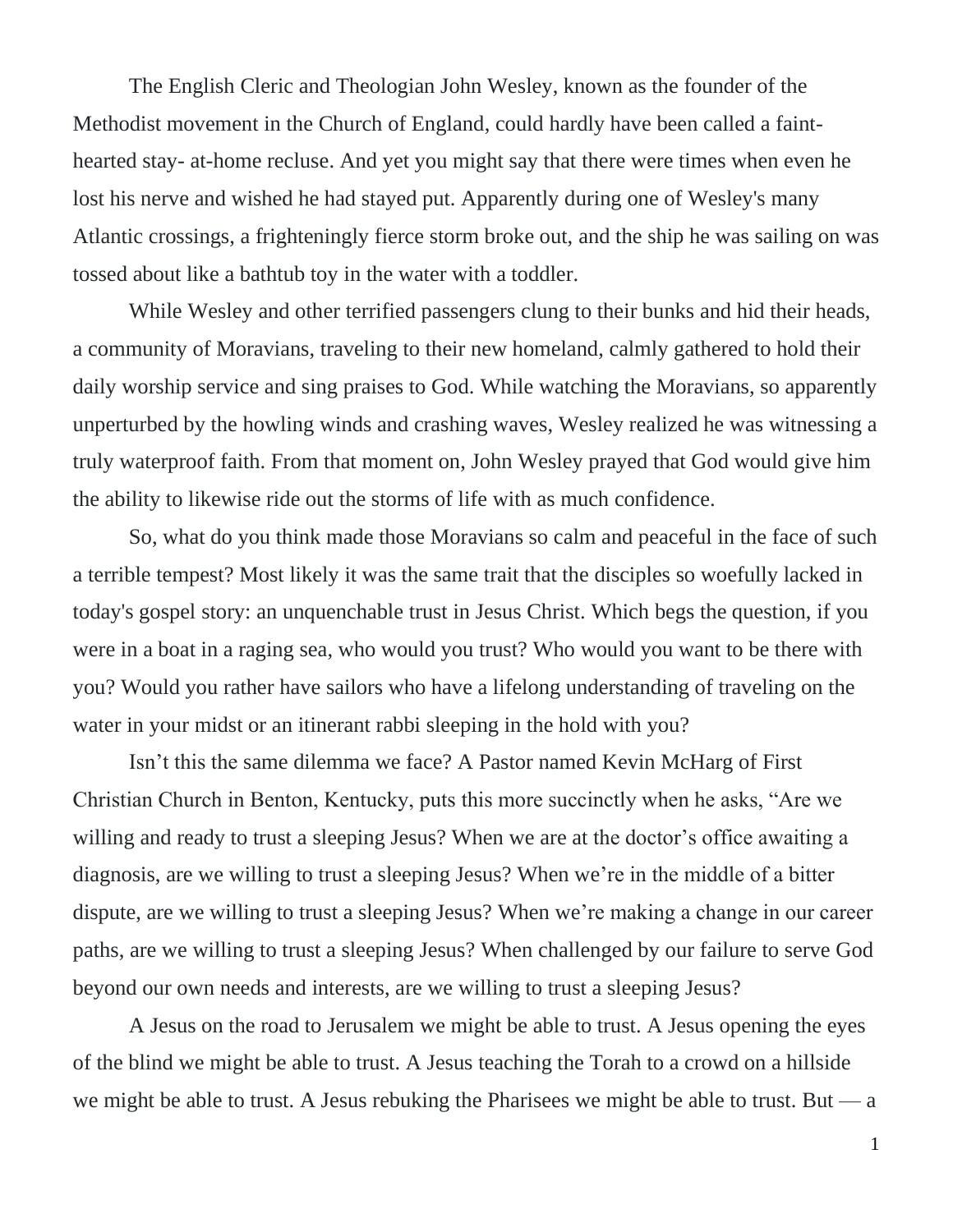sleeping Jesus? I'm not quite sure about that. I think like the disciples our faith comes from witnessing Christ's actions and the ways we experience His presence and peace during the storms we find ourselves facing in life.

Notice that after stretching out his arms and stilling the storm, Jesus turns to his companions and chastises them. By cowardly cringing and crying out to Jesus in fear, they had revealed the shallowness of their faith. Although they had been specially chosen and handpicked as Jesus' fellow travelers on this journey, they appear to have missed the boat.

After all, what could have been more exciting and thrilling than witnessing the miracle of Jesus' calming the storm? Perhaps the miracle Jesus actually wanted to show them was not the miracle of calming the storm itself, but the miracle of calming them in the storm. Which brings us back to the faith of the Moravian travelers I mentioned earlier. They demonstrated to John Wesley that faith recognizes that with Jesus there is no storm too fierce, no opponent too great, no crisis too complete. The disciples lost out on an opportunity to experience the jubilation, the sheer exhilaration that could have been theirs had they had the courage to ride the waves of that storm with Jesus. Instead, their timidity and their anxiety forced him to shut down the ride and sail them into port.

Which begs the question, how many of us have voluntarily dry-docked our faith? How many of us keep land-locked for safety's sake? If a few of us do venture out on the water, it is usually only to paddle about in the shallows -- afraid to sail too far away from land, where the current might grab us and take us off in unknown directions. And what do we have to be afraid of? While the disciples did have the advantage of witnessing firsthand the power of Jesus to heal, they did not yet have the experience of witnessing Christ's death and resurrection to buoy up or increase their courage.

After all, the resurrection of Jesus teaches us we no longer need to fear anything, not even death itself. So, what is keeping us spiritually anchored in safe, snug harbors? Are we, perhaps, more afraid of becoming failures than of becoming fatalities? Are we more afraid of living than we are afraid of dying?